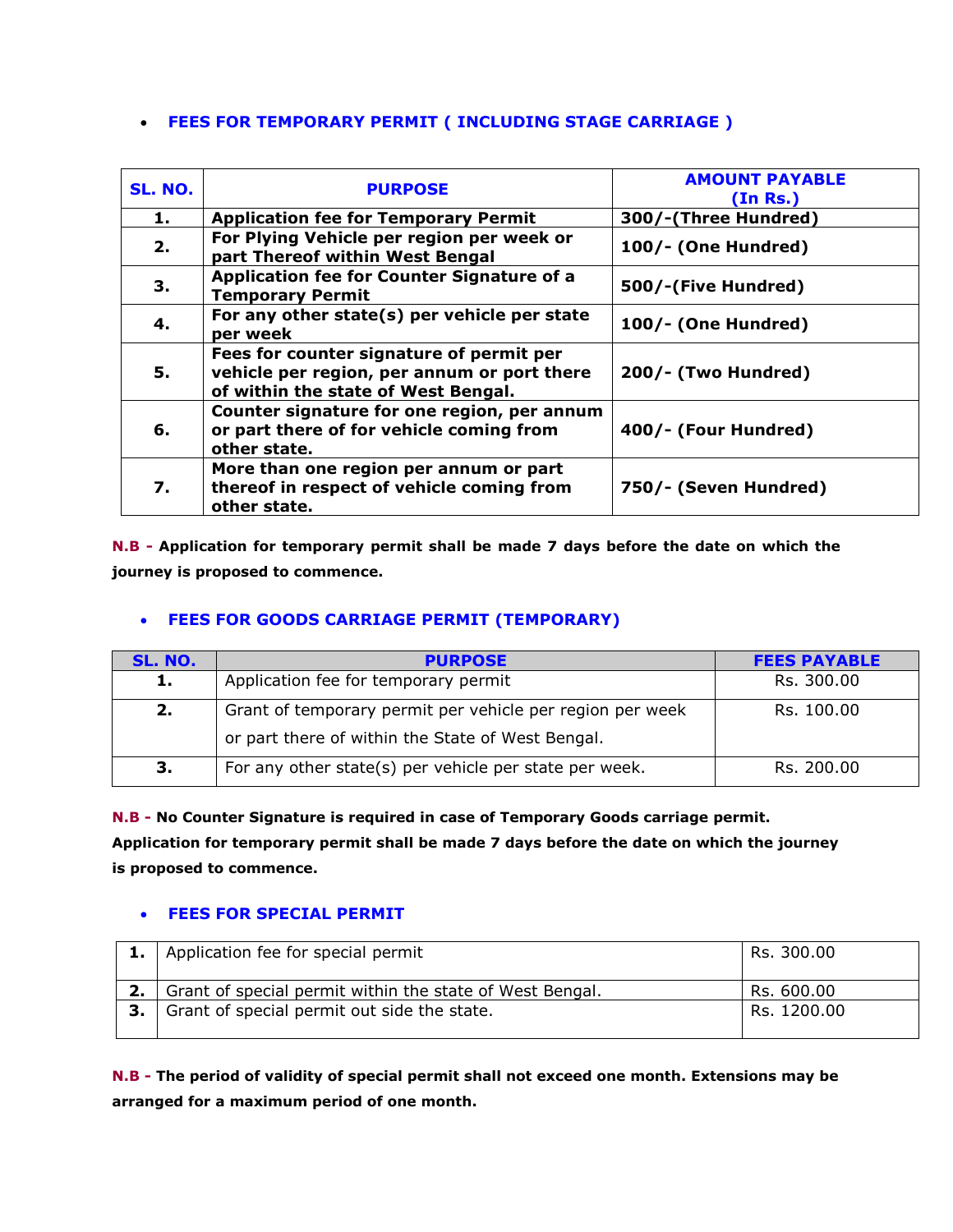**Application for special permit shall be made 7 days before the date on which the journey is proposed to commence.** 

| SL.<br>NO. | <b>PURPOSE</b>                                                                    | <b>FEES PAYABLE</b>                                                                 |
|------------|-----------------------------------------------------------------------------------|-------------------------------------------------------------------------------------|
| 1.         | Application for grant of permit                                                   | Rs. 500.00                                                                          |
| 2.         | Application fee for counter signature of<br>permit.                               | Rs. 500.00                                                                          |
| 3.         | Application fee for Renewal of permit.                                            | Rs. 500.00                                                                          |
| 4.         | Application fee for renewal of counter<br>signature                               | Rs. 500.00                                                                          |
| 5.         | Grant of permit                                                                   | Rs. 500.00 per region per vehicle per<br>annum                                      |
| 6.         | Renewal of permit                                                                 | Rs. 500.00 per region per vehicle per<br>annum                                      |
| 7.         | Countersignature of permit                                                        | Rs. 200.00 Per Vehicle per region, per<br>annum of part there of within West Bengal |
| 8.         | Countersignature of vehicle coming from<br>other state (One region)               | Rs. 400.00 Per annum or part there of                                               |
| 9.         | Countersignature of vehicle coming from<br>other state.<br>(More than one region) | Rs. 750.00 Per annum or part there of                                               |
| 10.        | Security Deposit (In case of new Vehicle)                                         | Rs. 1000.00                                                                         |

### **FEES IN RESPECT OF STAGE CARRIAGE PERMIT (PERMANENT)**

| Application fee for extension of<br>offer letter.                    | Rs. 500.00 | Notification No.<br>4026WT/6M-13/2005 |
|----------------------------------------------------------------------|------------|---------------------------------------|
| Application fee for curtailment /<br>extension / diversion of Route. | Rs. 500.00 | dated 05-10-2005                      |
| Application fee for Revision of<br>Time Table.                       | Rs. 500.00 |                                       |

- **<sup>•</sup> N.B When a permit valid for more than one region has been issued by the S.T.A. W/Bengal fee for countersignature shall not be charged for authorizing the vehicle to ply in the regions covered by the permit.**
- **Application for renewal of permit shall be made 15 days before the date of expiry of permit-Sec.81 of M.V.Act, 1988.**
- **AS PER SCHEDULE-E3 (151 of WBMV Rules 89) the following shall be late fees in case of an application for renewal of permit or countersignature in respect of all classes of transport vehicle.**

#### **DURATION.**

| i. Less than 15 days before, but within the last date of expiry - | Rs. 100.00        |
|-------------------------------------------------------------------|-------------------|
| ii. After the last date of expiry, but within 30 day              | <b>Rs. 300.00</b> |
| iii. After 30 days of the date of expiry, but within 60 days      |                   |
| of the date of expiry                                             | $-$ Rs. 1000.00   |
| iv. After 60 days but within 90 days subject to special           |                   |
| approval from S.T.A or R.T.A                                      | $-$ Rs. 3000.00   |
|                                                                   |                   |

**v. Beyond 90 days, but subject to specific approval for 90 days plus Rs. 500 of the R.T.A Of S.T.A per month or part there of beyond 90 days.**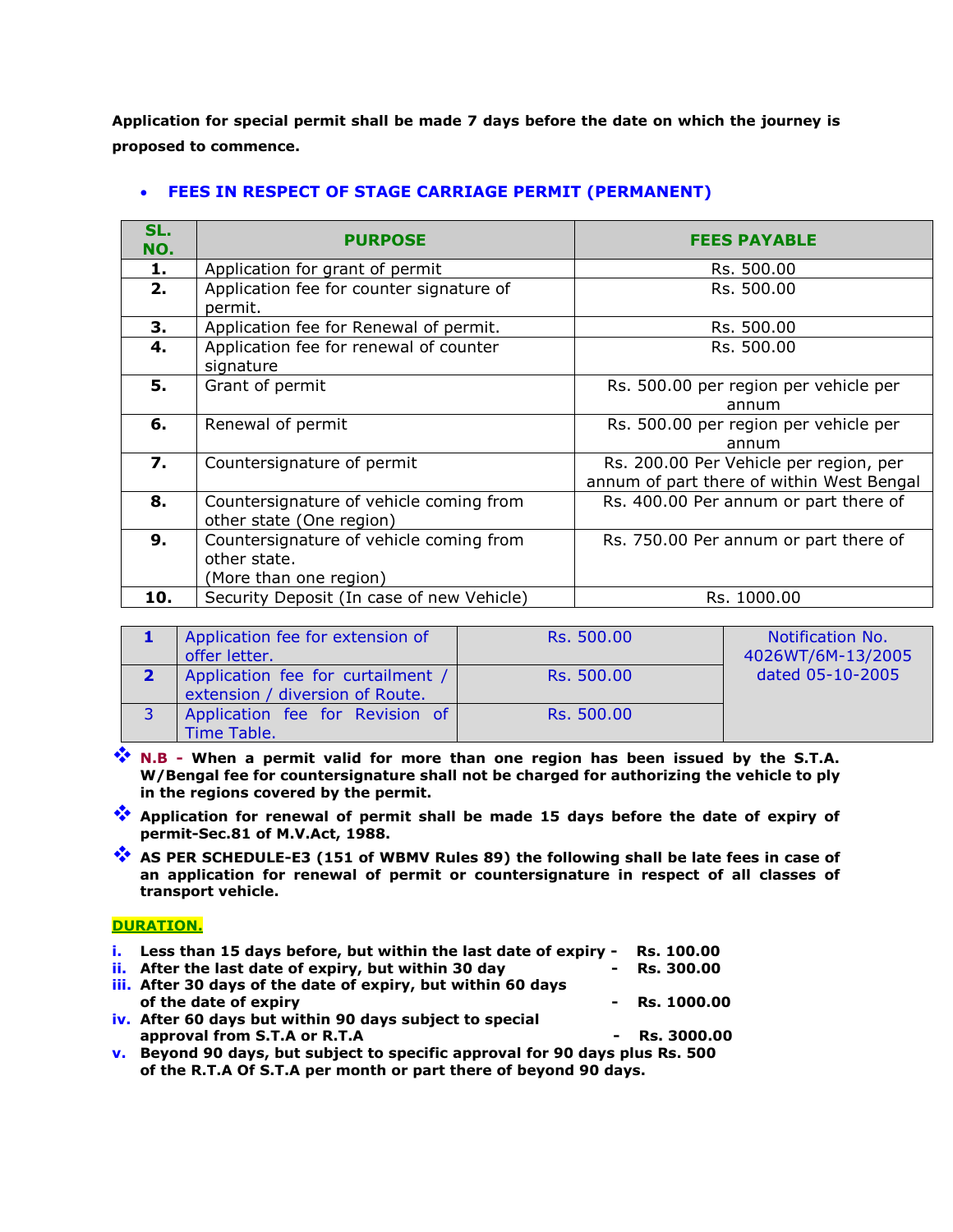### **GOODS CARRIAGE PERMIT (PERMANENT)**

| SL.<br>NO. | <b>PURPOSE</b>                                                                                                                                          | <b>FEES PAYABLE</b>                                              |
|------------|---------------------------------------------------------------------------------------------------------------------------------------------------------|------------------------------------------------------------------|
| 1.         | Application fee for grant of permit                                                                                                                     | Rs. 500.00                                                       |
| 2.         | Application for renewal of permit                                                                                                                       | Rs. 500.00                                                       |
| 3.         | Application fee for counter signature of permit                                                                                                         | Rs. 500.00                                                       |
| 4.         | Application fee for renewal of counter signature on<br>permit.                                                                                          | Rs. 500.00                                                       |
| 5.         | For Grant of (New/renewal) permit                                                                                                                       | Rs. 500.00 per vehicle per region<br>per annum.                  |
| 6.         | For Grant of (New/renewal) permit                                                                                                                       | Rs. 1000/- per vehicle per<br>annum for more than one<br>region. |
| 7.         | For counter signature of permit per annum or part there<br>of per region per vehicle registered in the state of West<br>Bengal.                         | Rs. 200.00                                                       |
| 8.         | For counter signature of permit per annum or part there<br>of per region per vehicle registered in the state of West<br>Bengal. For whole of the State. | Rs. 300.00                                                       |
| 9.         | For counter signature of permit per annum or port there<br>of for one region in respect of vehicle coming from any<br>other State.                      | Rs. 400.00                                                       |
| 10.        | For counter signature of permit per annum or part there<br>of for more than one region in respect of vehicle coming<br>from other state.                | Rs. 700.00                                                       |
| 11.        | <b>SECURITY DEPOSIT</b>                                                                                                                                 | Rs. 1000.00                                                      |

#### **Application for renewal of permit shall be made 15 days before the date of expiry of permit.**

**As per schedule E-3 (151 of WBMV Rules 89). The following shall be late fees, in cases of an application for renewal of permit or countersignature in respect of all classes of "TRANSPORT VEHICLES"**

**DURATION**

**I) Less than 15 days before but within the last of expiry**

| II) After the last date of expiry, but within 30 days                                                                                                                                   | <b>Rs. 100.00</b> |                                                                             |             |
|-----------------------------------------------------------------------------------------------------------------------------------------------------------------------------------------|-------------------|-----------------------------------------------------------------------------|-------------|
| After 30 days of the date of expiry, but within 60 days of the date of expiry.<br>$III$ )<br>IV) After 60 days but within 90 days subject to specific approval from R.T.A. or<br>S.T.A. |                   |                                                                             |             |
|                                                                                                                                                                                         |                   | V) Beyond 90 days, but subject to specific approval of the R.T.A. or S.T.A. | Rs. 3000.00 |

**for 90 days plus Rs. 500/- per month or part there of beyond 90 days**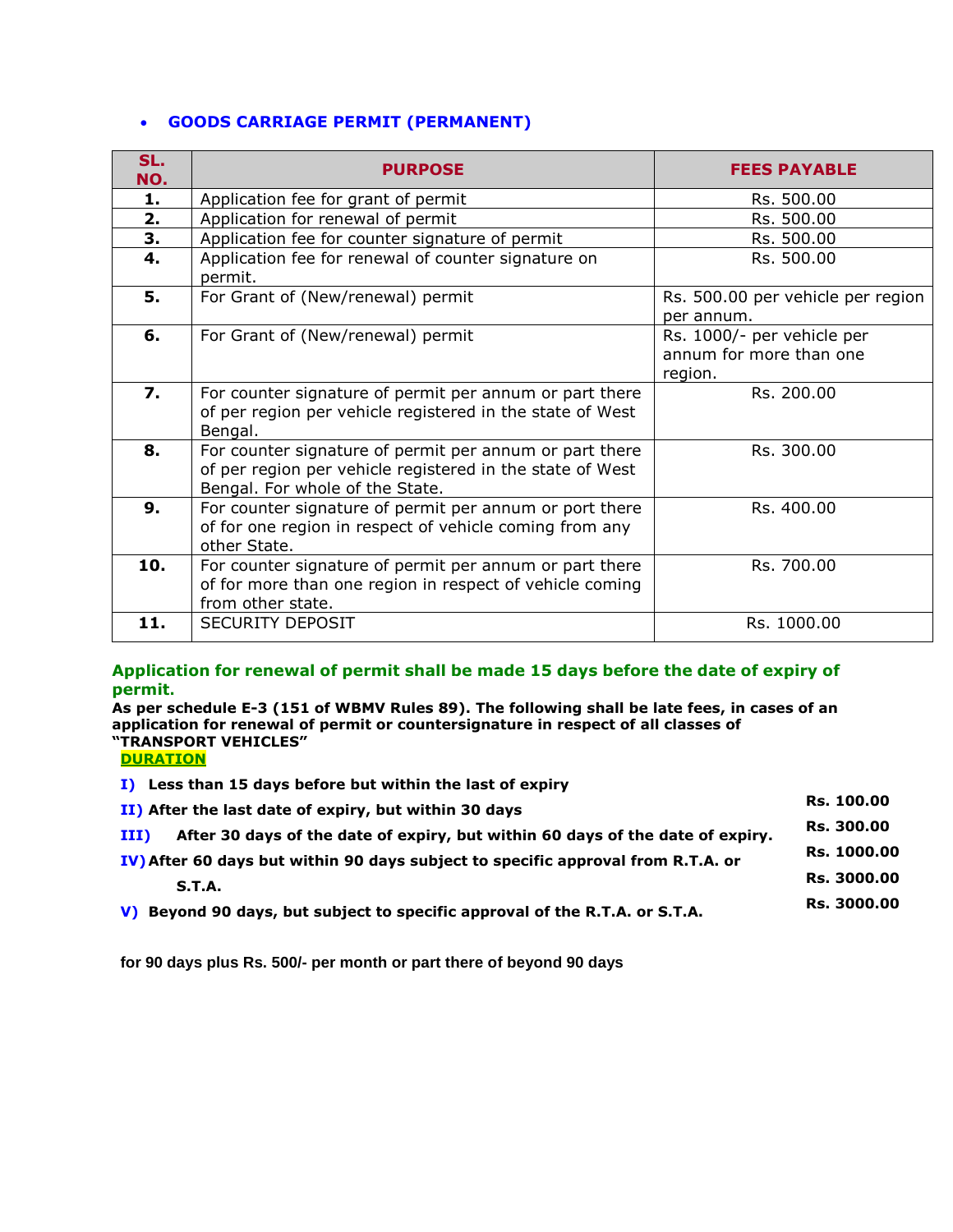### **CONTRACT CARRIAGE PERMIT (PERMANENT)**

(Contract Carriage Of Commonly Known As Luxury Taxi/Tourist Vehicle Applying As Contract Carriage Within West Bengal Except M/Taxi)

| SL.<br>NO. | <b>PURPOSE</b>                                                                                                                                                                                                                                                                                             | <b>FEES PAYABLE</b>                                                                                    | <b>REMARKS</b>                   |
|------------|------------------------------------------------------------------------------------------------------------------------------------------------------------------------------------------------------------------------------------------------------------------------------------------------------------|--------------------------------------------------------------------------------------------------------|----------------------------------|
| 1.         | Application fee for grant of a permit                                                                                                                                                                                                                                                                      | Rs. 500.00                                                                                             | 126(1)<br><b>WBMV Rules</b>      |
| 2.         | Application fee for renewal of permit                                                                                                                                                                                                                                                                      | Rs. 500.00                                                                                             | 126(1)<br><b>WBMV Rules</b>      |
| 3.         | Application fee for countersignature of permit                                                                                                                                                                                                                                                             | Rs. 500.00                                                                                             | 126(1)<br><b>WBMV Rules</b>      |
| 4.         | Application fee for renewal of counts signature                                                                                                                                                                                                                                                            | Rs. 500.00                                                                                             | 126(1)<br><b>WBMV Rules</b>      |
| 5.         | Grant or renewal of permit<br>Subject to a maximum of Rs. 10,000.00 for 5<br>(five) years incase of the vehicle with seating<br>capacity 10 (ten) excluding Driver.<br>And<br>Rs. 17,500.00 for 5 years in case of vehicle<br>with seating capacity beyond 10 (ten)<br>excluding driver.                   | Rs. 500.00 Per<br>region,<br>Per Vehicle<br>Per annum                                                  | 127 WBMV<br>Rules'89             |
| 6.         | Counter signature of permit<br>i. When a permit vehicle for more than<br>region has been issue by the S.T.A, West<br>Bengal, fee for Countersignature shall<br>not be charged for authorizing the<br>vehicle to ply in the regions charged by<br>the permit.<br>ii. For one region in respect of a vehicle | Rs. 150.00 per<br>annum or port there<br>of per region per<br>vehicle within the<br>state of W/Bengal. | 129 WBMV<br>Rules 89<br>129 WBMV |
|            | coming from any other state-per annum<br>iii. For more than one region in respect of a                                                                                                                                                                                                                     | Rs. 250.00<br>Rs. 450.00                                                                               | Rules 89                         |
|            | vehicle coming from any others state per<br>annum or part there of                                                                                                                                                                                                                                         |                                                                                                        | 129 WBMV<br>Rules 89             |
| 7.         | <b>SECURITY DEPOSIT (Tourist Motor Car)</b>                                                                                                                                                                                                                                                                | Rs. 1000.00                                                                                            | $E-4$                            |
| 8.         | <b>SECURITY DEPOSIT (Tourist Motor Bus)</b>                                                                                                                                                                                                                                                                | Rs. 2500.00                                                                                            | $E-4$                            |
| 9.         | SECURITY DEPOSIT (Contract carriage)                                                                                                                                                                                                                                                                       | Rs. 1000.00                                                                                            | $E-4$                            |

**Application for renewal of permit shall be made 15 days before the date of expiry of permit.**

**The following shall be the late fees in case of an application for renewal of permit or countersignature in respect of all classes of transport vehicles.**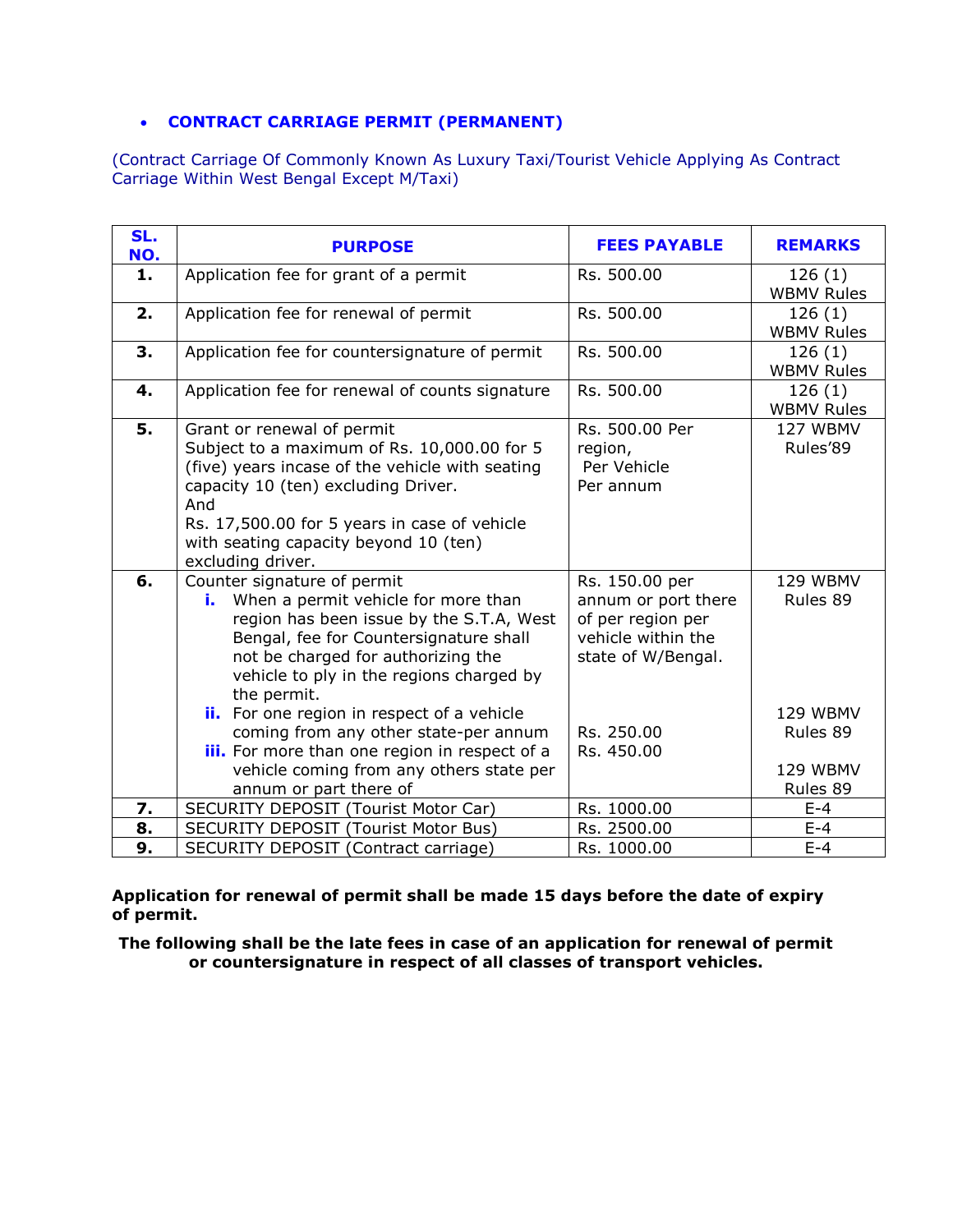## **LATE FINE FOR SUBMISSION OF APPLICATION AFTER THE PRESCRIBED PERIOD SCHEDULE E3**

| 1. Less than 15 days before but within the last of expiry             | <b>Rs. 100.00</b>  |
|-----------------------------------------------------------------------|--------------------|
| 2. After the last date of expiry, but within 30 days                  | <b>Rs. 300.00</b>  |
| 3. After 30 days of the date of expiry, but within 60                 |                    |
| days of the date of expiry.                                           | <b>Rs. 1000.00</b> |
| 4. After 60 days but within 90 days subject to specific approval from |                    |
| <b>R.T.A. / S.T.A.</b>                                                | <b>Rs. 3000.00</b> |
| 5. Beyond 90 days, but subject to specific approval of                |                    |
| the R.T.A. / S.T.A.                                                   | <b>Rs. 3000.00</b> |

#### **## NATIONAL PERMIT (Goods Carriage**)

| SL.NO. | <b>PURPOSE</b>                                                    | <b>AMOUNT PAYABLE</b> |
|--------|-------------------------------------------------------------------|-----------------------|
| 1.     | Application fee for grant of<br><b>National Permit.</b>           | <b>Rs. 500.00</b>     |
| 2.     | Application fee for renewal of<br>national permit                 | <b>Rs. 500.00</b>     |
| 3.     | <b>Grant or renewal or national</b><br>permit                     | <b>Rs. 5000.00</b>    |
| 4.     | All India Authorization fees for<br>one year through bank challan | Rs. 16,500.00         |
| 5.     | <b>SECURITY DEPOSIT</b>                                           | Rs. 2500.00           |

#### **AUTHORIZATION FEES FOR WEST BENGAL Rs. 500/- PER ANNUM**

**Following shall be late fees in case of an application for renewal of permit**

### **DURATION:**

| 1) Less than 15 days before but within the last of expiry | <b>Rs. 100.00</b>  |
|-----------------------------------------------------------|--------------------|
| 2) After the last date of expiry, but within 30 days      | <b>Rs. 1500.00</b> |
| 3) After 30 days of the date of expiry, but within 60     |                    |
| days of the date of expiry.                               | <b>Rs. 3500.00</b> |

**4) After 60 days but within 90 days subject to specific approval from**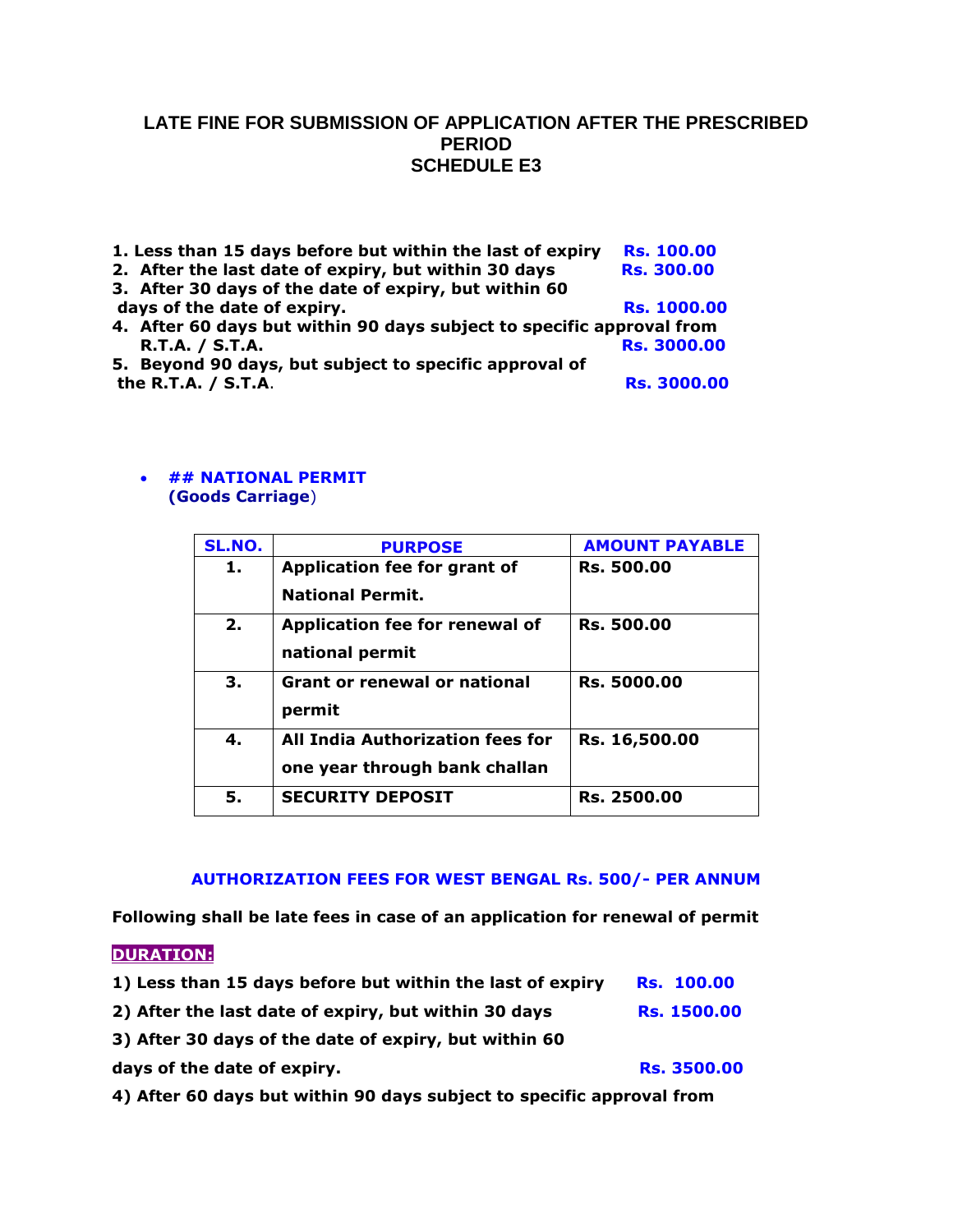### **R.T.A. / S.T.A.**

## **5) Beyond 90 days, but subject to specific approval**

**of the R.T.A. / S.T.A. Rs. 3500.00** 

### **for 90 days plus Rs. 500/- per month or part thereof beyond 90 days**

## **## ALL INDIA TOURIST PERMIT ( NATIONAL PERMIT )**

| SI.<br>No. | <b>PURPOSE</b>                                              | <b>AMOUNT PAYABLE</b>        |
|------------|-------------------------------------------------------------|------------------------------|
| 1.         | Application fee for all India Tourist Permit.               | Rs. 500/-                    |
| 2.         | Application fees for renewal of tourist permit (All India). | Rs. 500/-                    |
| 3.         | Permit fees for grant of tourist vehicle permit for tourist | Rs. 5000/- per annum for     |
|            | buses.                                                      | tourist permit for more than |
|            | (All India).                                                | one state.                   |
| 4.         | Permit fees for grant of tourist vehicle permit in case of  | Rs. 1500/- per annum for     |
|            | tourist. Motor Cab (All India).                             | tourist.                     |
| 5.         | SECURITY DEPOSIT OF TOURIST BUSES (ALL INDIA)               | Rs. 2500/-                   |
| 6.         | SECURITY DEPOSIT OF TOURIST MOTOR CAB (ALL                  | Rs. 1000/-                   |
|            | INDIA).                                                     |                              |

**For renewal of permit shall be made 15 days before the date of expiry of permit.**

# **For delay submission of application for renewal of permit following late fees will be charged in addition to normal fees payable.**

| i)           | Less than 15 days before but before the last date of expiry | <b>Rs. 100.00</b>  |
|--------------|-------------------------------------------------------------|--------------------|
| ii)          | After the last date of expiry, but within 30 days           | <b>Rs. 300.00</b>  |
| iii)         | After 30 days of the date of expiry, but within 60 days of  |                    |
|              | the date of expiry.                                         | <b>Rs. 1000.00</b> |
| iv)          | After 60 days but within 90 days subject specific approval  |                    |
|              | of the R.T.A. / S.T.A.                                      | <b>Rs. 3000.00</b> |
| $\mathbf{v}$ | Beyond 90 days', but subject to specific approval of the    |                    |
|              | <b>R.T.A./S.T.A.</b>                                        | <b>Rs. 3000.00</b> |
|              |                                                             |                    |

**For 90 days plus Rs. 500/- per month or part thereof beyond 90 days.** 

**The composite fees in respect of the motor cabs, maxi cabs and omni Buses, which have for the purpose of lying in the state of the west Bengal, National permits (All India permits) granted by the states, other than the State of West Bengal or Union Territories, shall be follows as per WBMV Rules, 128.** 

| <b>i</b> ) |  | <b>Motor Cabs up to 6 seats</b> |  |
|------------|--|---------------------------------|--|
| .          |  |                                 |  |

- **ii) Motor Cabs of 7 to 13 seats RS. 3000/-** "
- **iii) Omni Buses of 14 to 35 seats Rs. 12000/-** "

**iRs. 300/-** per Qrt.